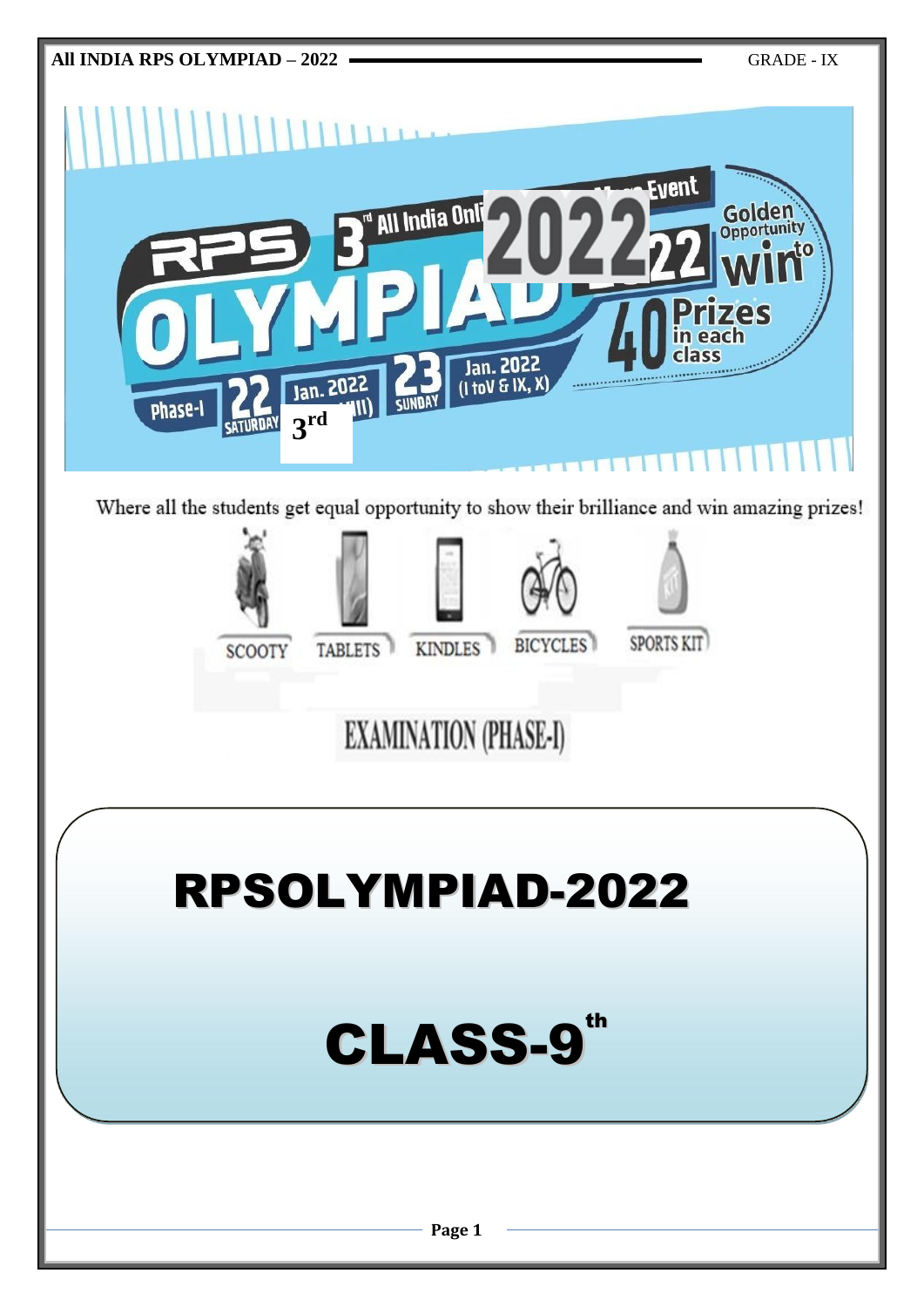# M.M. 70 Class -9th Time: 70 minutes English (10)

## 1. I \_\_\_\_\_\_\_\_\_ this book since morning.

- a) have been reading
- b) has been reading
- c) shall be reading
- d) am reading
- 2. Ashu said to his friend, "Are you willing to share your books with me?"(Change into indirect speech)
	- a) Ashu asked his friend if he has been willing to share his books with him.
	- b) Ashu asked his friend that he was willing to share his books with him.
	- c) Ashu asked his friend if he was willing to share his books with him.
	- d) Ashu asked his friend if he is willing to share his books with him.
- 3. Priya says, "The Earth is round."(Change into indirect speech)
	- a) Priya says that the Earth is round.
	- b) Priya said that the Earth is round.
	- c) Priya said that the Earth was round.
	- d) Priya says that the Earth has been round.
- 4. Who had taken my pencil? (Change into passive voice)
	- a) By whom had my pencil been taken?
	- b) The pencil is taken by whom?
	- c) By whom has the pencil been taken.
	- d) By whom has the pencil been taken?
- 5. Smoking is injurious to health. (Identify the underline verb)
	- a) Gerund
		- b) Participle
		- c) Clause
		- d) Conditional

## 6. He fled ……………….. he was afraid. (Fill in the blank with appropriate conjunction)

- a) on
- b) because
- c) if
- d) unless
- 7. You will not win …………you keep patience.
	- a) lest
	- b) unless
	- c) if
	- d) as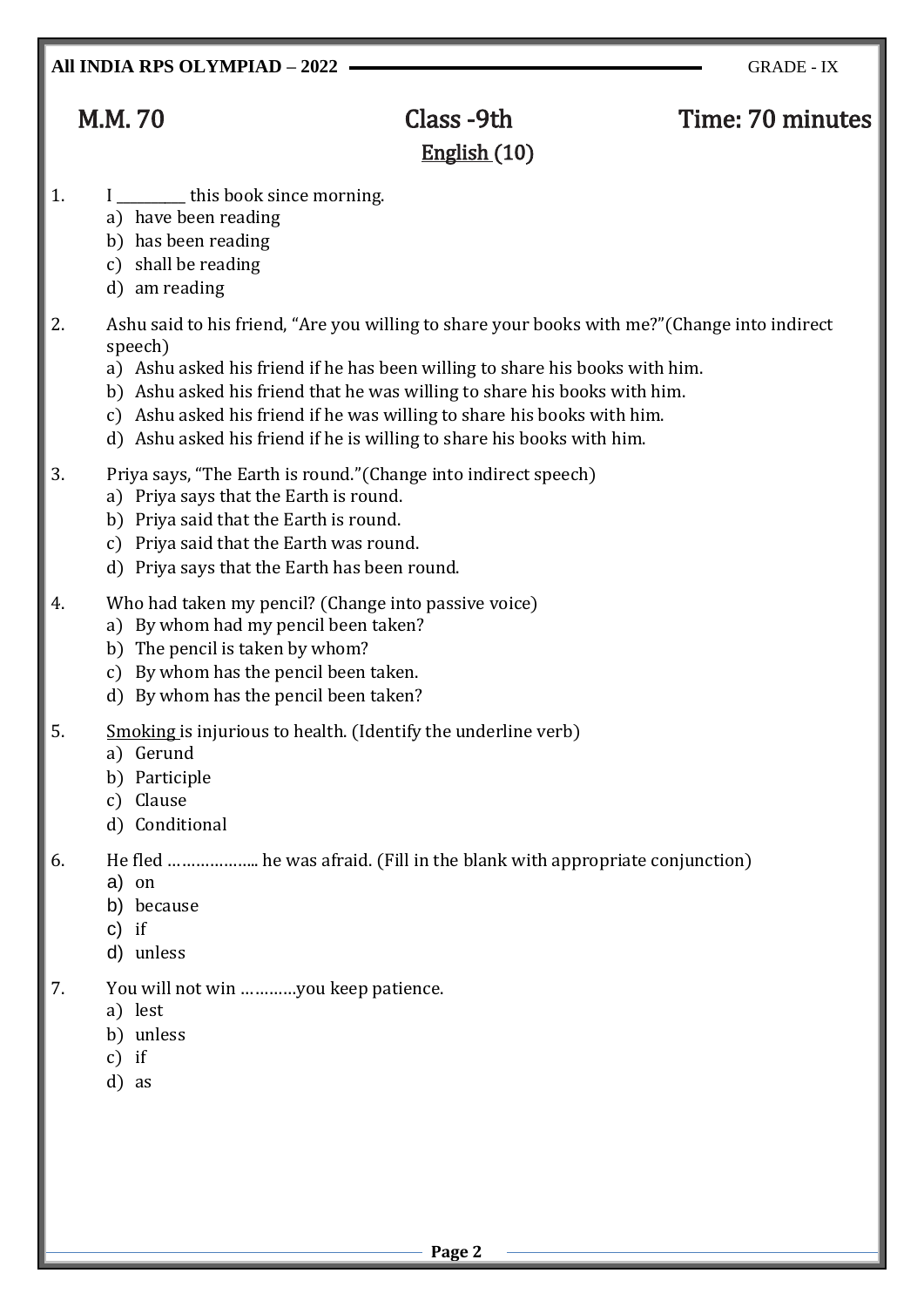

**Page 3**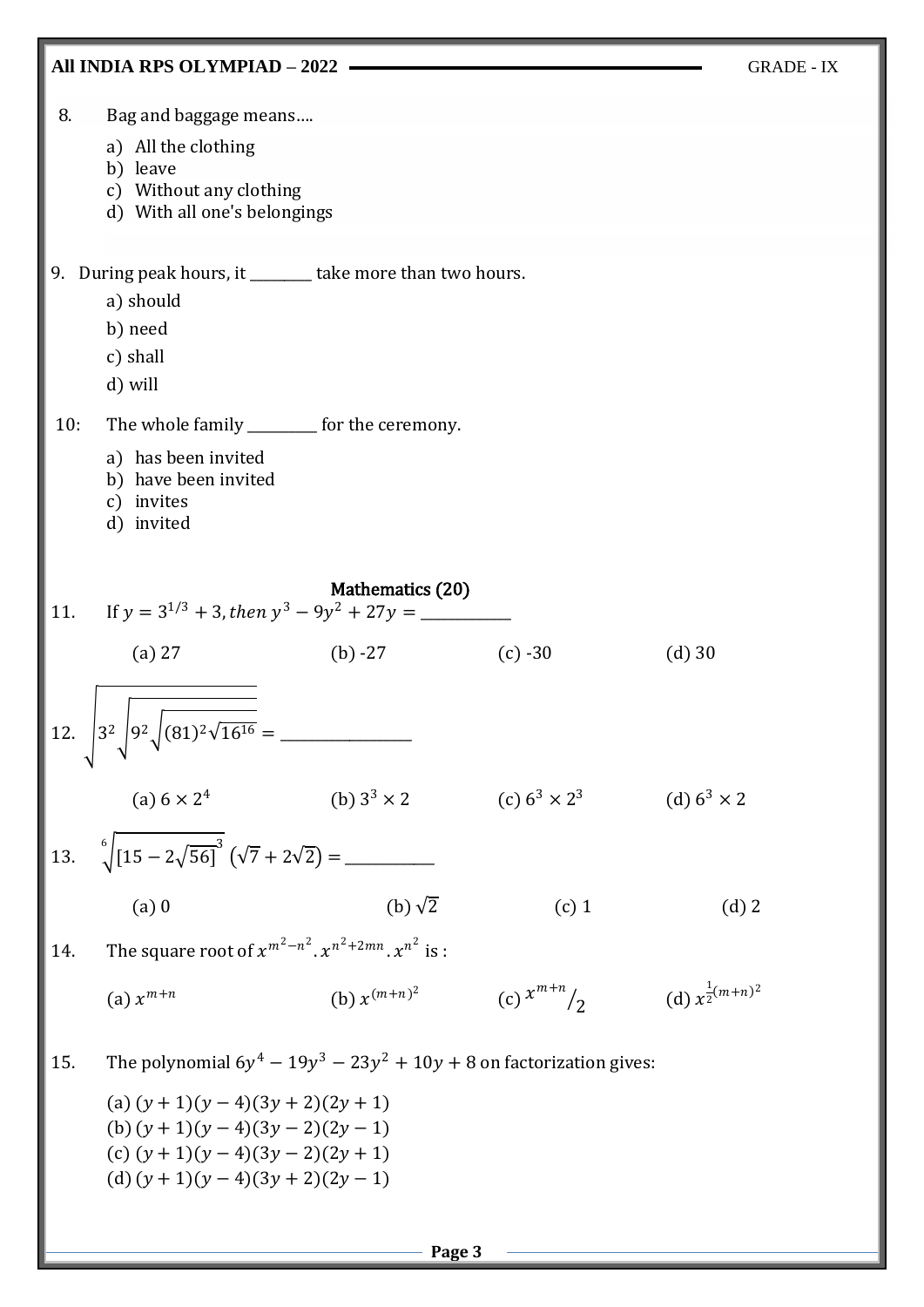|     | All INDIA RPS OLYMPIAD - 2022                                                                                                                                                     |                |                                                          | <b>GRADE - IX</b>                                                                                                                                                                                                              |  |
|-----|-----------------------------------------------------------------------------------------------------------------------------------------------------------------------------------|----------------|----------------------------------------------------------|--------------------------------------------------------------------------------------------------------------------------------------------------------------------------------------------------------------------------------|--|
| 16. | The HCF of the polynomials $x^4 + 6x^2 + 25$ , $x^3 - 3x^2 + 7x - 5$ and $x^2 + 5 - 2x$ is :                                                                                      |                |                                                          |                                                                                                                                                                                                                                |  |
|     |                                                                                                                                                                                   |                |                                                          | (a) $x^2 - 2x - 5$ (b) $x^2 - 2x + 5$ (c) $x - 1$ (d) $3x + 2$                                                                                                                                                                 |  |
| 17. | If $(a + b, a - b)$ is the solution of the equations $3x + 2y = 20$ and $4x - 5y = 42$ then                                                                                       |                |                                                          |                                                                                                                                                                                                                                |  |
|     | find the value of b.                                                                                                                                                              |                |                                                          |                                                                                                                                                                                                                                |  |
|     | (a) 8                                                                                                                                                                             | $(b) -2$       | $(c) -4$                                                 | $(d)$ 5                                                                                                                                                                                                                        |  |
| 18. |                                                                                                                                                                                   |                |                                                          | The fair of 3 full tickets and 2 half tickets is 204 and the fair of 2 full tickets and 3 half tickets                                                                                                                         |  |
|     | is 186. Find the sum of fair of full ticket and a half ticket.                                                                                                                    |                |                                                          |                                                                                                                                                                                                                                |  |
|     | (a) 94                                                                                                                                                                            | (b) 78         | (c) 86                                                   | (d) 68                                                                                                                                                                                                                         |  |
| 19. | The median of the series 8, 12, 15, 7, x, 19 and 22 lies in the interval.                                                                                                         |                |                                                          |                                                                                                                                                                                                                                |  |
|     | (a) $[12,15]$ (b) $[7,15]$ (c) $[15,17]$ (d) $[9,12]$                                                                                                                             |                |                                                          |                                                                                                                                                                                                                                |  |
| 20. | If $p < q < 2p$ , the median and mean of p, q and 2p are 36 and 31 resp. then find the mean of p                                                                                  |                |                                                          |                                                                                                                                                                                                                                |  |
|     | and $q$ .                                                                                                                                                                         |                |                                                          |                                                                                                                                                                                                                                |  |
|     | $(a)$ 21.5                                                                                                                                                                        | (b) $23$       | $(c)$ 27.5                                               | $(d)$ 24                                                                                                                                                                                                                       |  |
| 21. | A number was chosen at random from the first 300 three digits natural numbers. Find the<br>probability of it ending with a zero.                                                  |                |                                                          |                                                                                                                                                                                                                                |  |
|     | (a) $\frac{1}{15}$                                                                                                                                                                |                | (b) $\frac{1}{25}$ (c) $\frac{1}{10}$ (d) $\frac{1}{20}$ |                                                                                                                                                                                                                                |  |
| 22. |                                                                                                                                                                                   |                |                                                          | A month is selected at random in a year. Find the probability that it is either January or June.                                                                                                                               |  |
| 23. | (a) $\frac{1}{4}$ (b) $\frac{1}{3}$ (c) $\frac{1}{6}$ (d) $\frac{1}{20}$<br>If $(2,0)$ and $(-2,0)$ are the two vertices of an equilateral triangle, then the third vertex can be |                |                                                          |                                                                                                                                                                                                                                |  |
|     | (a) (0,0)                                                                                                                                                                         |                |                                                          |                                                                                                                                                                                                                                |  |
| 24. | (a) $144^{\circ}$                                                                                                                                                                 | (b) $36^\circ$ | $(c)30^\circ$                                            | A cyclic polygon has n sides such that each of its interior angle measures 144 <sup>o</sup> . What is the<br>measure of an angle subtended by each of its side at the geometrical centre of the polygon?<br>$(d)$ 54 $\degree$ |  |
| 25. | Find the diameter of each sphere.<br>$(a)$ 6cm<br>$(b)$ 3 $cm$                                                                                                                    |                | $(c)$ 2 $cm$                                             | Fifteen identical spheres are made by melting a solid cylinder of 10cm radius and 5.4cm height.<br>$(d)$ 4cm                                                                                                                   |  |
| 26. | surface areas.<br>(a) $224cm^2$                                                                                                                                                   |                | (b) $140cm^2$ (c) $176cm^2$                              | A large sphere of radius 3.5cm is carved from a cubical solid. Find the difference between their<br>(d) $80.5 \, \text{cm}^2$                                                                                                  |  |
|     |                                                                                                                                                                                   |                |                                                          |                                                                                                                                                                                                                                |  |

**Page 4**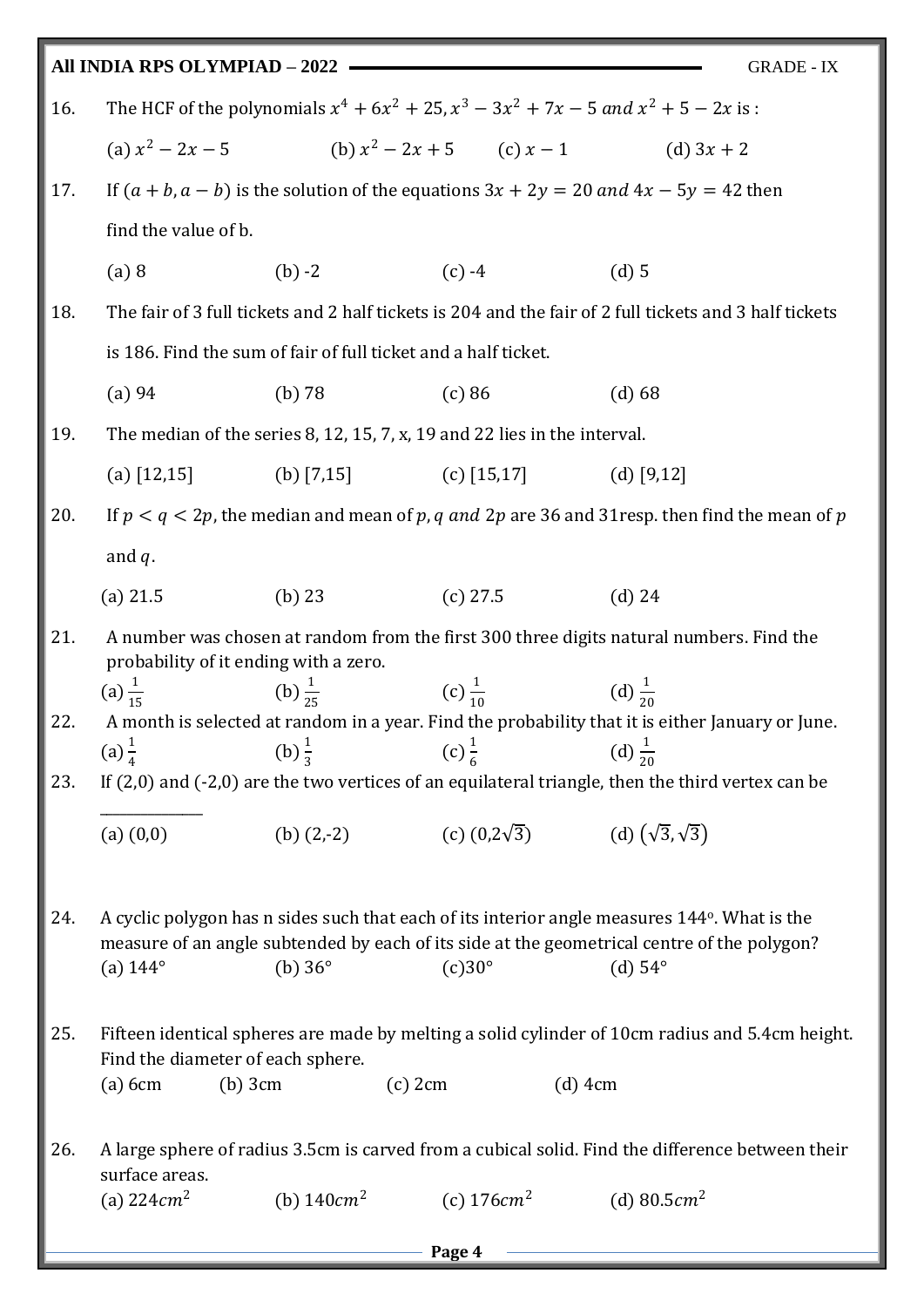## **All INDIA RPS OLYMPIAD – 2022** GRADE - IX

P 27. In the following figure, O is the centre of the circle. If  $\text{L} MPN = 55^\circ$ , then find the value of ∟ $MON + LOMN + \frac{1}{2}$  $\frac{1}{2}$ ∟MNO.

- (a)  $145^{\circ}$
- (b)  $162\frac{1}{2}$  $\boldsymbol{o}$
- (c)  $158\frac{1}{2}$  $\boldsymbol{o}$
- (d)  $180^{\circ}$
- 28. In the following figure, ∆ PQR is right-angled at R and S is the mid-point of hypotenuse PQ. If RS=25cm and PR=48cm, the find QR.

 $M \bigg\{ N \bigg\}$ 

O

- (a) 7cm
- (b) 25cm
- (c) 14cm
- (d) Cannot determined
- 29. A circle of radius 2cm is inscribed in an equilateral triangle. Find the area of the triangle in cm2. (a)  $12\sqrt{3}$  (b)  $4\sqrt{3}$  (c)  $6\sqrt{3}$  (d)  $24\sqrt{3}$
- 30. The side of a square is equal to the diagonal of a cube. The square has an area of 1728m2. Calculate the side of the cube. (a) 12m (b) 24m (c) 27m (d) 36m

## Social Science (10)

- 31. Which of the following statements regarding the position and role of women during the French Revolution are correct?
	- (i) Olympe de Gouges was a supporter of 'The Declaration of Rights of Man and Citizen".
	- (ii) Women were disappointed that the constitution of 1791 reduced them to passive citizens.
	- (iii) The Revolutionary Government made education compulsory for girls, marriage was

made into a contract and divorce was made legal.

(iv) The Revolutionary Government finally recognized women's struggle for

equal political rights and gave them the right to vote.

- (a) i and ii (b) i and iv (c) ii and iii (d) iii and iv
- 32. In the Russian Civil War the Bolsheviks and socialist revolutionaries were represented by which of the following colours? (a) Whites and Reds (b) Green and Whites (c) Reds and Greens (d) Blacks and Greens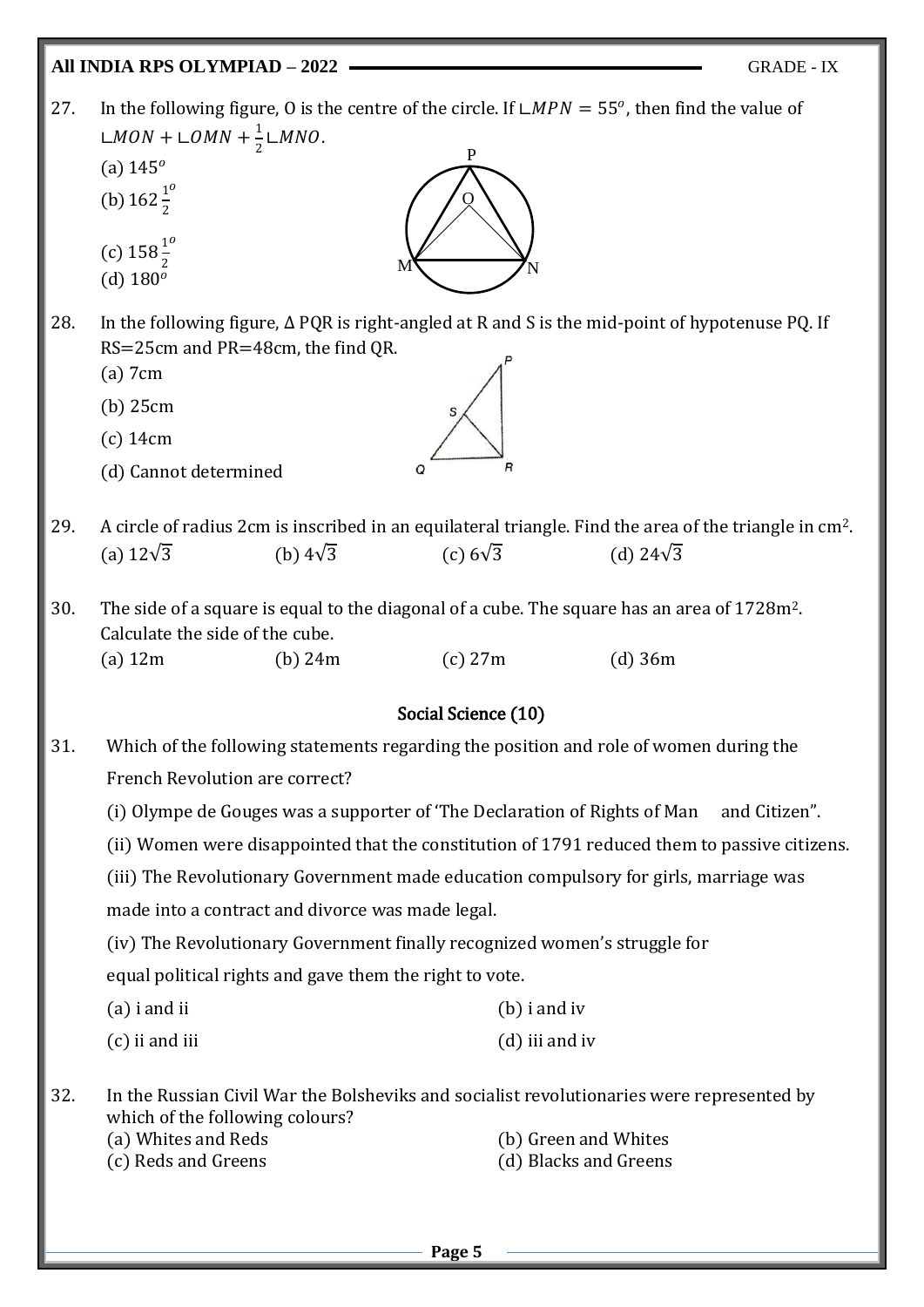## **All INDIA RPS OLYMPIAD – 2022** GRADE - IX 33. Match List-I with List II correctly and choose the correct code from the following: List I List II (A) Indus (i) Amravati (B) Godavari (ii) Bhima (C) Krishna (iii) Pranhita (D) Kaveri (iv) Nubra Codes: A B C D (a) i ii iii iv (b) iii ii ii iv (c) ii i iv iii (d) iv iii ii ii 34. At which altitude can one find coniferous trees? (a) Between 1000 and 2000 metres (b) Between 1500 and 3000 metres  $(c)$  Between 2000 and 3000 metres  $(d)$  Between 1000 and 1500 metres 35. During the South-West monsoon season, India receives the maximum amount of rainfall. However, it varies from place to place. Choose the correct sequence of regions arranged in descending order of rainfall received from South-West Monsoon. (a) Khasi hills, Western Ghats, Bengal Delta (b) Western Ghats, Khasi Hills, Bengal Delta (c) Bengal Delta, Khasi Hills, Western Ghats (d) Bengal Delta, Western Ghats, Khasi Hills 36. Who has prepared the New Education Policy, 2020? (a) Kothari Commission (b) C. Kasturi Ranjan Committee (c) Sarkaria Commission (d) Indian Planning Commission 37. Consider the following pair: Schemes Coverage target group (i) RPDS Backward blocks (ii) AAY Universal (iii) APS Indigent senior citizens (iv) NFSA Priority households Which of the following pairs are correctly matched? (a) i only (b) i and ii only (c) i, ii and iv only (d) i, ii, iii and iv 38. Who among the following decides whether a particular bill is Money Bill or not? (a) President (b) Speaker of Lok Sabha

|  | Doo |
|--|-----|

(c) Chairman of Rajya Sabha (d) Finance Minister

**Page 6**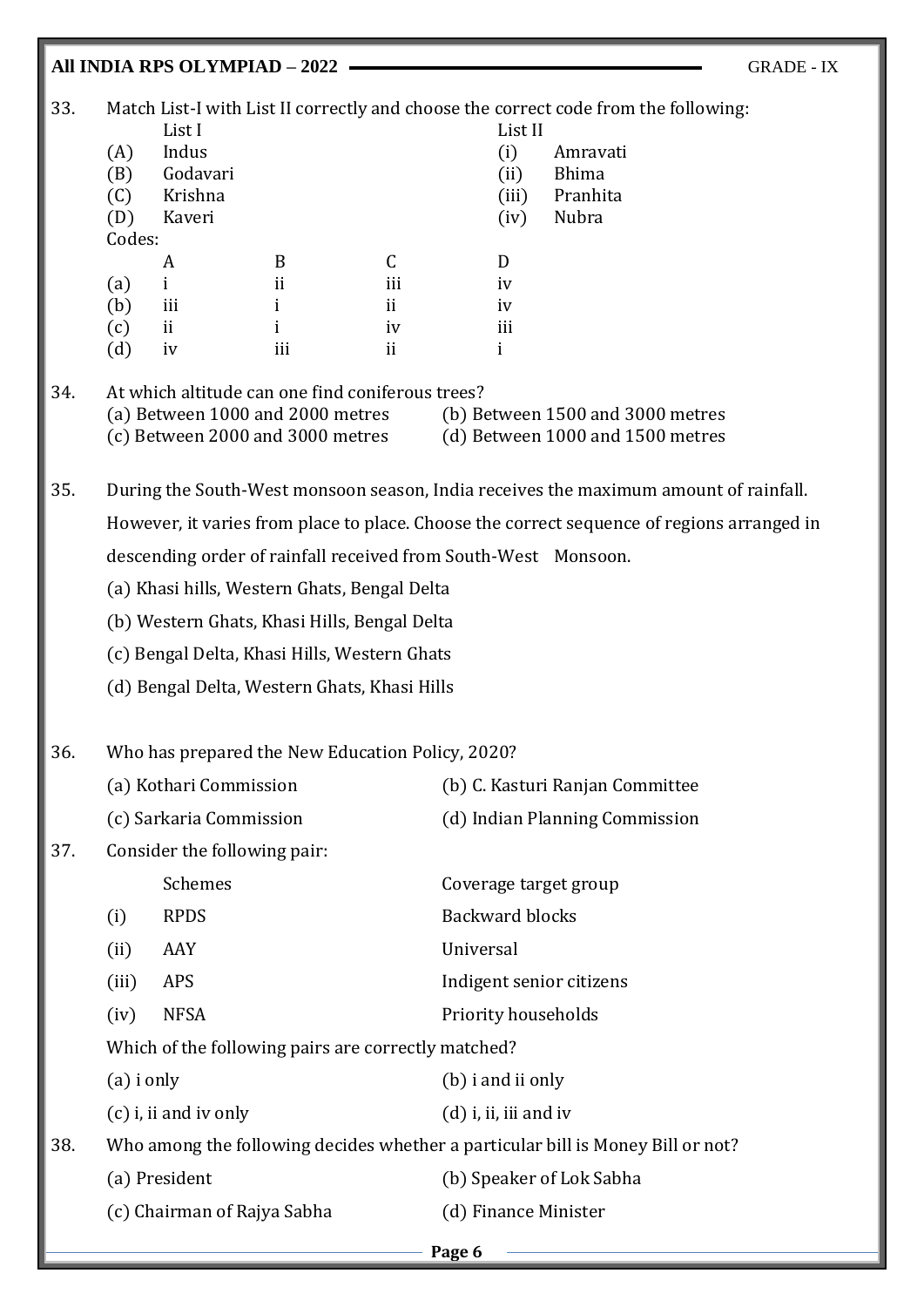## **All INDIA RPS OLYMPIAD – 2022** GRADE - IX

39. Match List-I with List-II correctly and choose the correct code from the following:

|     |                                                                                                                                  | List-I                       | List-II |                                        |
|-----|----------------------------------------------------------------------------------------------------------------------------------|------------------------------|---------|----------------------------------------|
|     | (A)                                                                                                                              | Habeas Corpus                | (i)     | To Command                             |
|     | (B)                                                                                                                              | Mandamus                     | (ii)    | By what warrant                        |
|     | (C)                                                                                                                              | Certiorari                   | (iii)   | You should have the body               |
|     | (D)                                                                                                                              | Quo Warranto                 | (iv)    | To inform                              |
|     | Code:                                                                                                                            |                              |         |                                        |
|     |                                                                                                                                  | $(a)$ i-B, ii-D, iii-A, iv-C |         | $(b)$ i-B, ii-A, iii-D, iv-C           |
|     | $(c)$ i-C, ii-D, iii-A, iv-B                                                                                                     |                              |         | $(d)$ i-C, ii-A, iii-D, iv-B           |
| 40. | The Indian Constitution has borrowed from:                                                                                       |                              |         |                                        |
|     | (i) Ideas from French Revolution<br>(ii) The British Constitution<br>(iii) The Bill of Rights of US<br>(iv) Israeli Constitution |                              |         |                                        |
|     |                                                                                                                                  |                              |         |                                        |
|     |                                                                                                                                  |                              |         |                                        |
|     |                                                                                                                                  |                              |         |                                        |
|     | $(a)$ i, ii, iv                                                                                                                  |                              |         | $(b)$ <i>i</i> , <i>ii</i> , <i>ii</i> |
|     | $(c)$ ii, iii, iv                                                                                                                |                              |         | (d) i,ii,iii,iv                        |

## Aptitude (Reasoning) (10)

"RPS BEST IN HARYANA" is written as "11-6,27-5,20-11,21+24" "MAXIMUM SELECTION EVERY FIELD" is written as "23x21,24x0,10+11,16+12" "SPECIAL COACHING STAGE TWO" is written as "10+13,26+18,10x20,9-10" 41. What is the code for "LOCKDOWN"

|     | A) $17+11$                                                       |               | B) 27x18               | $C)$ 19-11   | $D$ )11+17 |  |
|-----|------------------------------------------------------------------|---------------|------------------------|--------------|------------|--|
| 42. | What is the code for "LOCK"<br>A) $17-14$<br>$B)$ 14x2           |               |                        | $C$ ) $6x16$ | D) 20x2    |  |
| 43. | <b>COMPLETE THE SERIES</b><br>15, 79, 322, 578, 703, ?<br>A) 751 |               | B) 739                 | C) 855       | D) 860     |  |
| 44. | 4<br>7<br>8                                                      | 5<br>21<br>22 | 39<br>98<br>$\ddot{?}$ |              |            |  |
|     | A) 16                                                            |               | B) 22                  | $C)$ 19      | D) 28      |  |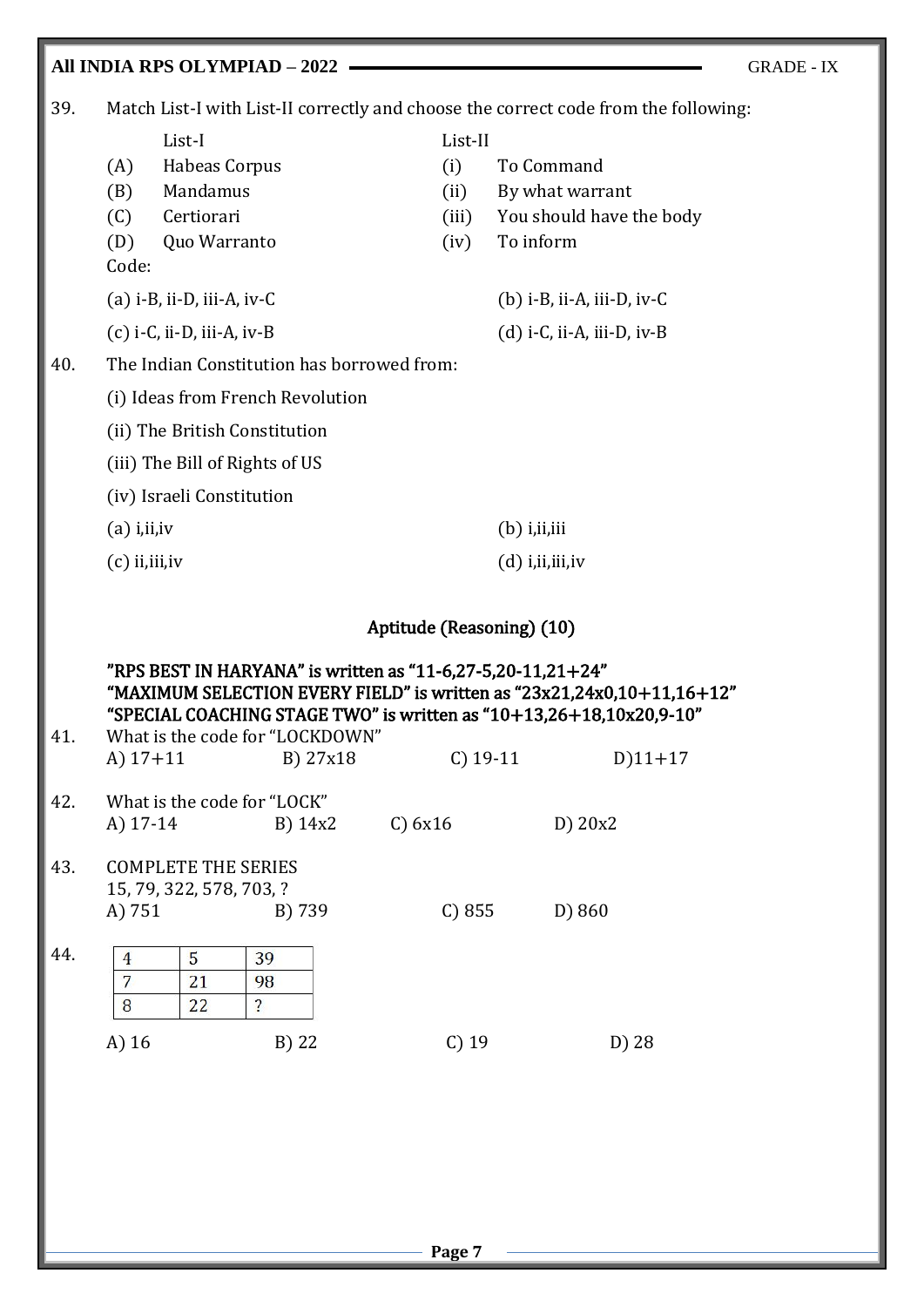# **All INDIA RPS OLYMPIAD – 2022** GRADE - IX 45. The solid so formed by joining unit cubes is rotated to obtain different positions, which of these cannot be the shape after it has turned? **Question Figure: Answer Figures:** 46. Count the number of parallelogram in the given figure. A) 15 B) 19 C)17 D) 18 47. Statements: No Spiderman is Superman. No Superman is Batman. Some Spiderman are Batman. Conclusions: I. No Batman is Spiderman. II. No Batman is Superman. III. Some Supermen are Spiderman. IV. All Batmen are Spiderman. A) None follows B) Only II follows C) Only II and III follow D) Only I and III follow 48. There are deer and peacocks in a zoo. By counting heads, they are 80. The number of their legs is 200. How many peacocks are there? A) 20 B) 30 C) 50 D) 60 49. The figure given on the left hand side in each of the following questions is folded to form a box. Choose from the alternatives (a), (b), (c) and (d) the boxes that is similar to the box formed  $(d)$  $(c)$  $(b)$  $(X)$  $(a)$ A) (a) only B) (b) only C) (c) only D) (d) only 50. A watch gains 5 seconds in 3 minutes and was set right at 8 AM. What time will it show at 10 PM on the same day ? A) 10 : 27 : 41 AM B) 8 : 51 : 04 AM C) 9 : 45 : 15 PM D) 10 : 23 : 20 PM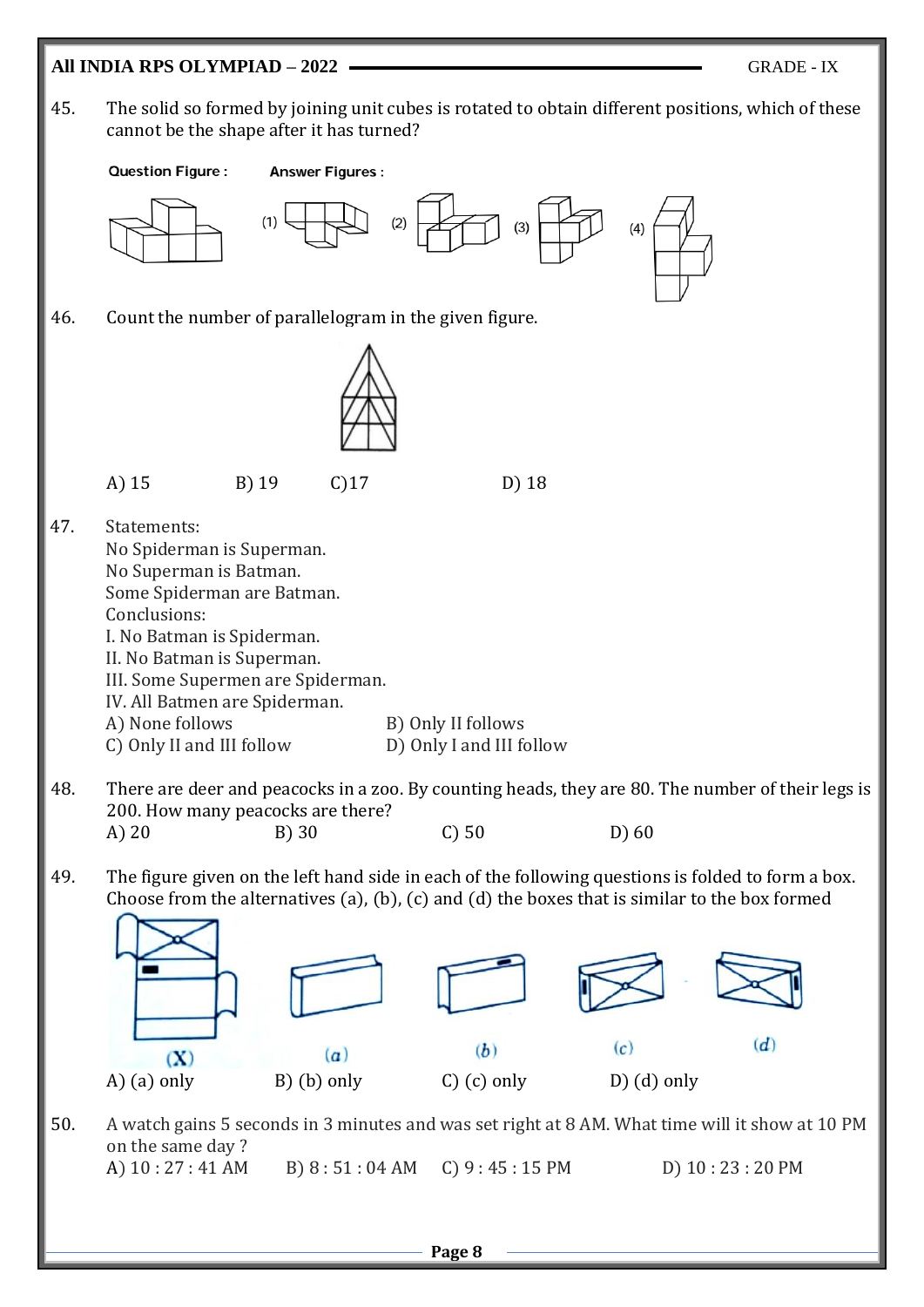## Science (20) Physics (7)

51. The force acting on a particle moving along a straight line varies with time as shown in the diagram. Force is parallel to velocity. Which of the following graphs is best representative of its speed and time graphs:



- 52. A scooter starting from rest moves with a constant acceleration for a time  $\Delta t_1$ , then with a constant velocity for the next  $\Delta t_2$  and finally with a constant deceleration for the next  $\Delta t_3$  to come to rest. A 500 N man sitting on the scooter behind the driver manages to stay at rest with respect to the scooter without touching any other part. The force exerted by the seat on the man is :
	- a) 500 N throughout the journey b) Less than 500 N throughout the journey
	- c) More than 500 N throughout the journey d) >500 N for time  $\Delta t_1$  and  $\Delta t_3$  and 500 N for  $\Delta t_2$
- 53. A block of 1 kg is kept on an inclined rough surface in an elevator which moving up with constant velocity of 5 m/s. Take angle of inclination 37<sup>o</sup> with horizontal and acceleration due to gravity  $= 10$  m/s<sup>2</sup>. In 10 seconds work done (in ground frame) by normal reaction (no sliding on incline surface) will be

a)  $320$  J b)  $500$  J c)  $700$  J d) none of these

54. A particle of mass m is placed inside a spherical shell, away from its centre. The mass of the shell is M.

- a) The particle will move towards the centre.
- b) The particle will move away from the centre, towards the nearest wall.
- c) The particle will move towards the centre if  $m < M$  and away from the centre if  $m > M$
- d) The particle will remain stationary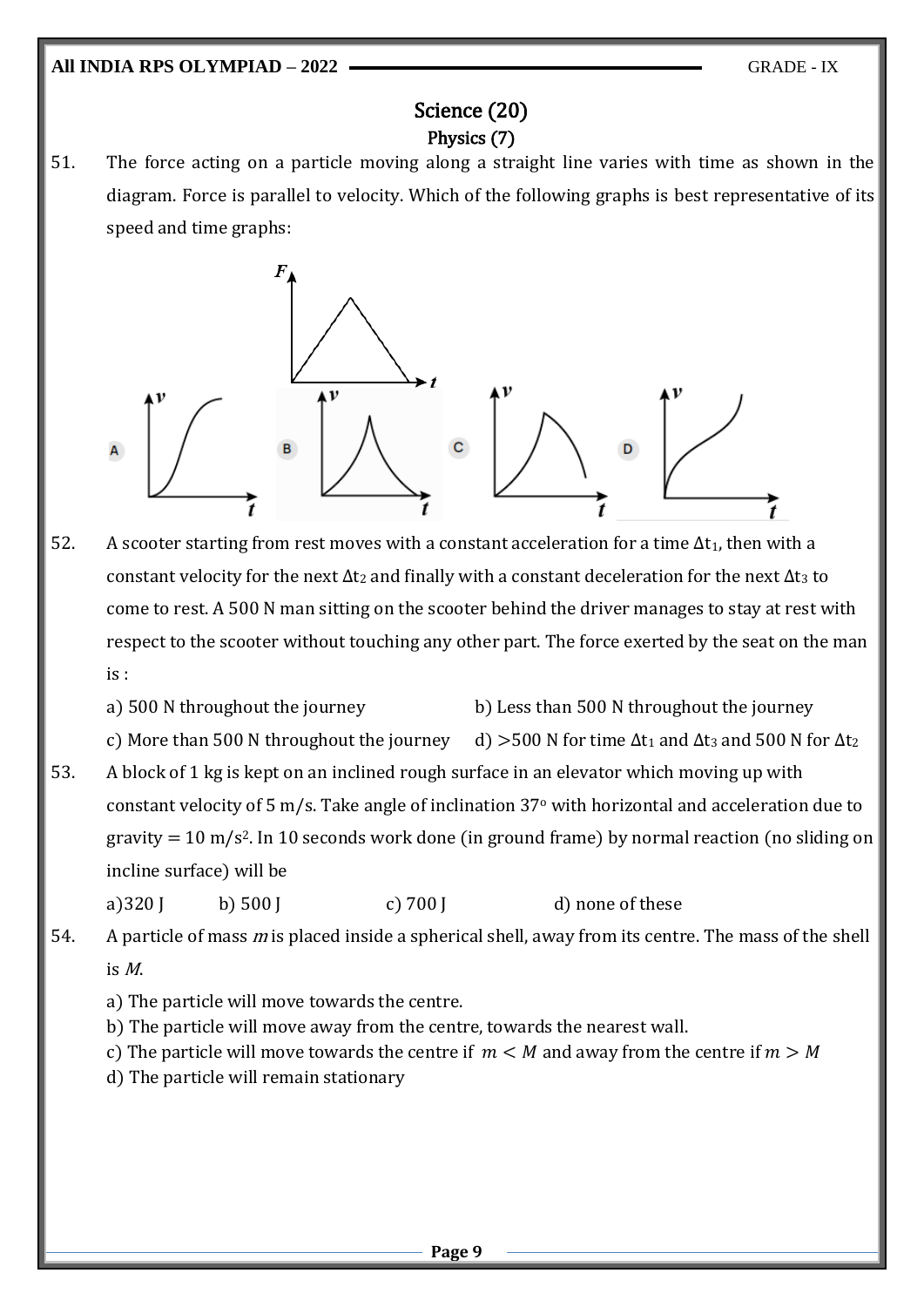### **All INDIA RPS OLYMPIAD – 2022** GRADE - IX

55. A block is partially immersed in a liquid and the vessel is accelerating upwards with an acceleration "a". the block is observed by two observers  $O_1$  and  $O_2$ , one at rest and the other accelerating with an acceleration "a" upward. The total buoyant force on the block is :



56. Two balls of equal masses are attached to a string at distance 1m and 2m from one end as shown in figure. The string is then moved in a horizontal circle with constant speed.



Find the ratio of the tension  $T_1$  and  $T=2$ .

a)  $\frac{1}{2}$ b)  $\frac{1}{4}$ c)  $\frac{3}{2}$ d)  $\frac{3}{4}$ 

57. An ice cube of edge length 'a' is kept in a right cylindrical vessel of diameter 'b'. Find the edge length of ice cube when it just breaks off the surface, assuming melting of the ice cube is uniform in all direction.

a) 
$$
a_1 = \frac{4a^3}{\pi b^2}
$$
   
b)  $a_1 = \frac{3a^3}{\pi b^2}$    
c)  $a_1 = \frac{2a^3}{\pi b^2}$   $a_1 = \frac{a^3}{\pi b^2}$ 

## Chemistry (7)

**Page 10** 58. Which of the following contains same number of carbon atoms as are in 6.0g carbon (C-12) a) 6.0g ethane b) 8.0g methane c) 21.0g propane d) 28.0g CO 59. The sulphate of metal M contains 9.87% of M. This sulphate is isomorphous with ZnSO<sub>4</sub>.7H<sub>2</sub>O. The atomic weight of M is : a) 40.3 b) 36.3 c) 24.3 d) 11.3